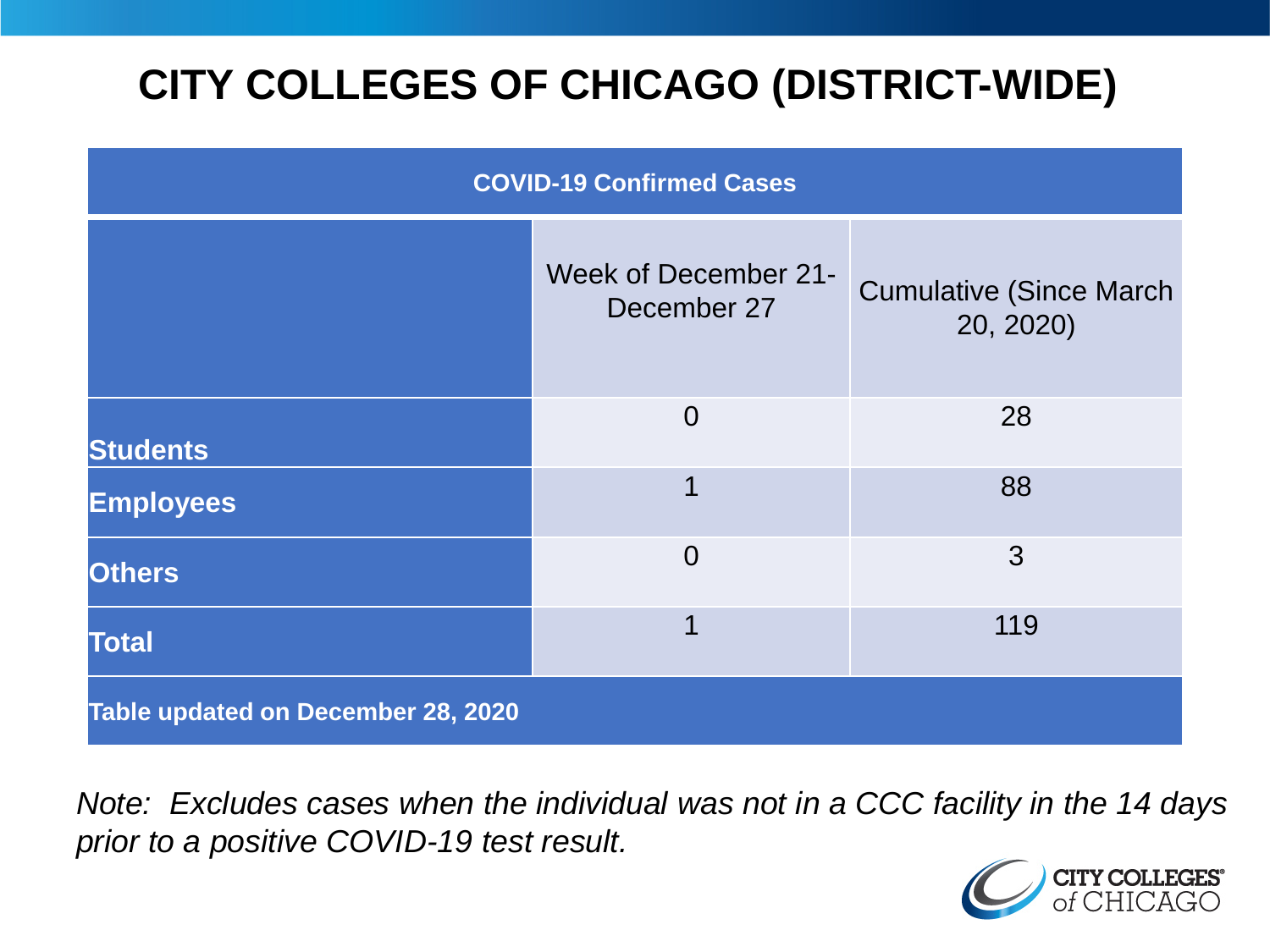## **DALEY COLLEGE**

| <b>COVID-19 Confirmed Cases</b>    |                                            |                                             |
|------------------------------------|--------------------------------------------|---------------------------------------------|
|                                    | <b>Week of December 21-</b><br>December 27 | <b>Cumulative (Since March</b><br>20, 2020) |
| <b>Students</b>                    | $\Omega$                                   | $\overline{0}$                              |
| <b>Employees</b>                   | $\overline{0}$                             | 12                                          |
| <b>Others</b>                      | $\overline{0}$                             | $\overline{0}$                              |
| <b>Total</b>                       | $\overline{0}$                             | 12                                          |
| Table updated on December 28, 2020 |                                            |                                             |

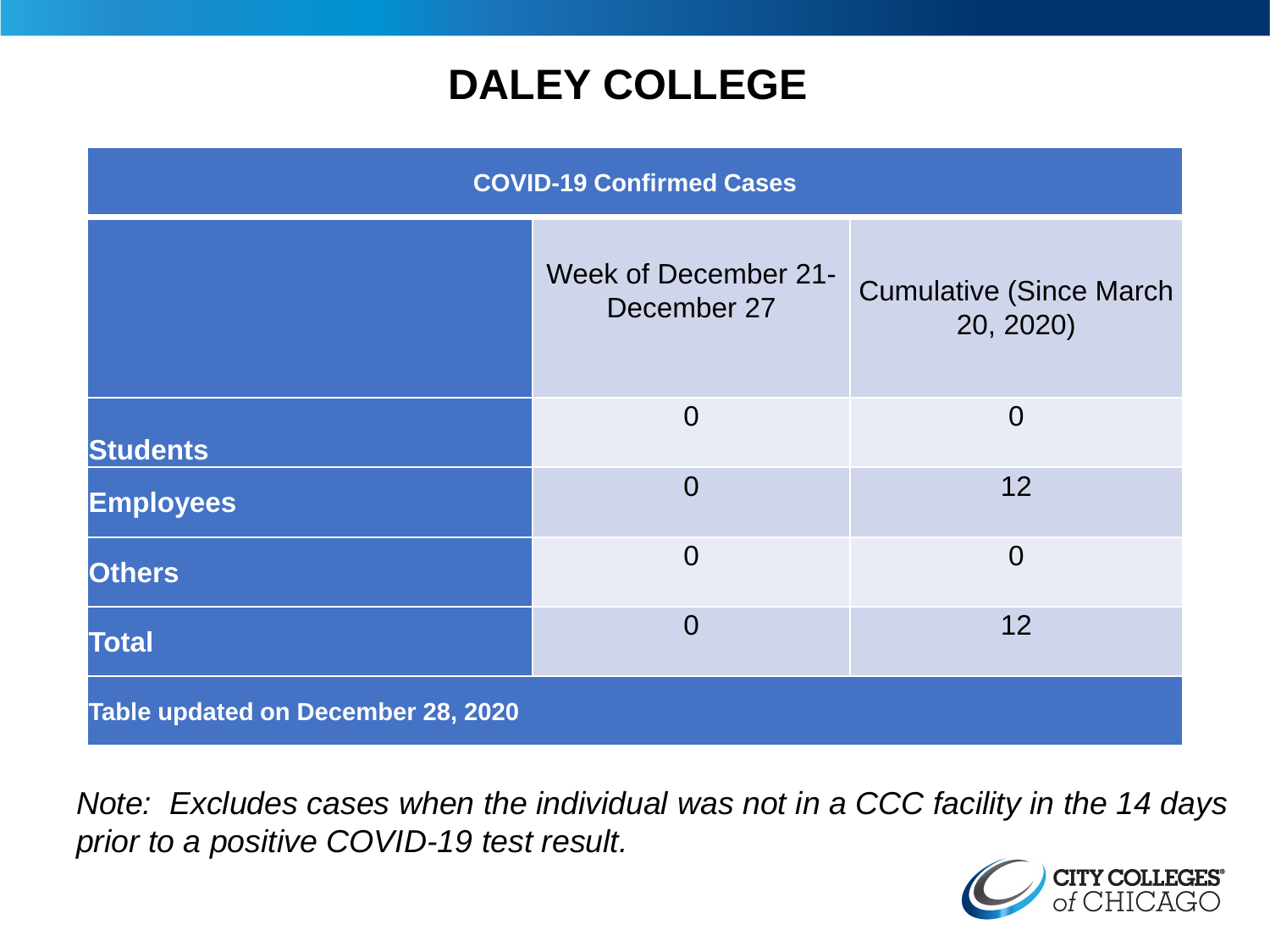## **HAROLD WASHINGTON COLLEGE**

| <b>COVID-19 Confirmed Cases</b>    |                                            |                                              |
|------------------------------------|--------------------------------------------|----------------------------------------------|
|                                    | <b>Week of December 21-</b><br>December 27 | <b>Cumulative (Since March)</b><br>20, 2020) |
| <b>Students</b>                    | $\overline{0}$                             | 5                                            |
| <b>Employees</b>                   | $\Omega$                                   | 8                                            |
| <b>Others</b>                      | $\overline{0}$                             | 1                                            |
| <b>Total</b>                       | $\Omega$                                   | 14                                           |
| Table updated on December 28, 2020 |                                            |                                              |

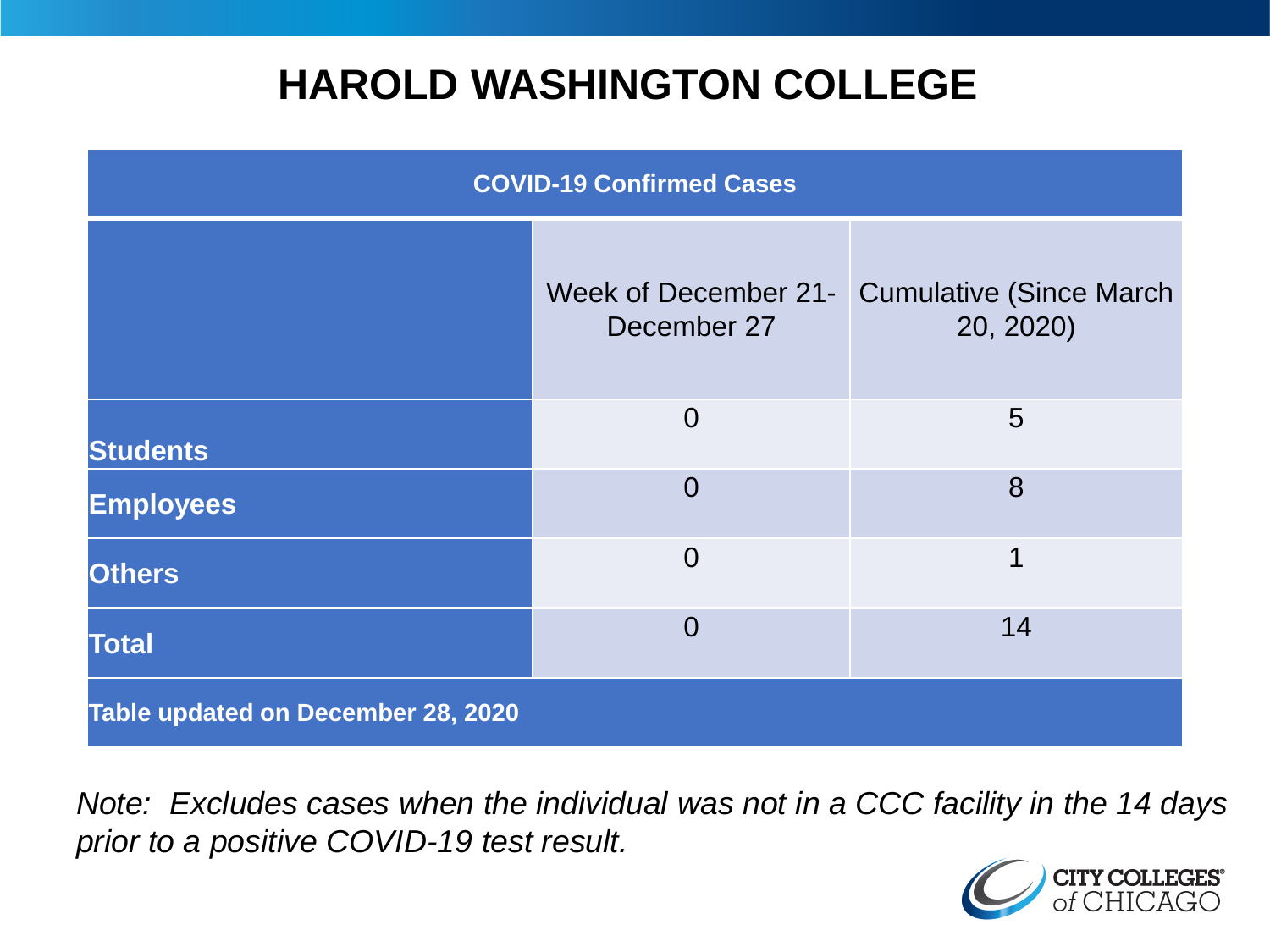## **KENNEDY-KING COLLEGE**

| <b>COVID-19 Confirmed Cases</b>    |                                            |                                              |
|------------------------------------|--------------------------------------------|----------------------------------------------|
|                                    | <b>Week of December 21-</b><br>December 27 | <b>Cumulative (Since March)</b><br>20, 2020) |
| <b>Students</b>                    | $\overline{0}$                             | 6                                            |
| <b>Employees</b>                   | $\Omega$                                   | 14                                           |
| <b>Others</b>                      | $\overline{0}$                             | $\overline{0}$                               |
| <b>Total</b>                       | $\overline{0}$                             | 20                                           |
| Table updated on December 28, 2020 |                                            |                                              |

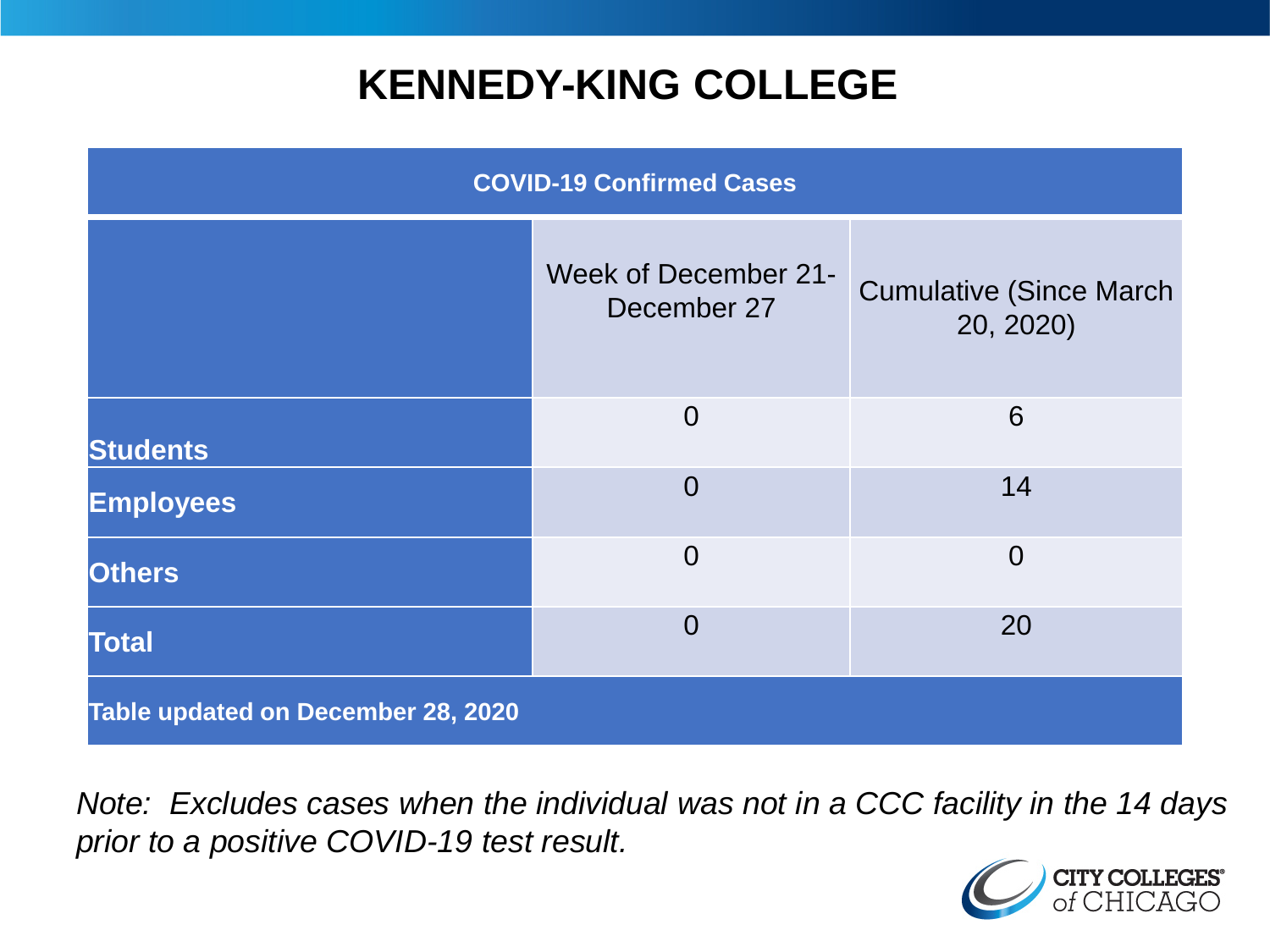## **MALCOLM X COLLEGE**

| <b>COVID-19 Confirmed Cases</b>    |                                     |                                              |
|------------------------------------|-------------------------------------|----------------------------------------------|
|                                    | Week of December 21-<br>December 27 | <b>Cumulative (Since March)</b><br>20, 2020) |
| <b>Students</b>                    | $\overline{0}$                      | 14                                           |
| <b>Employees</b>                   | $\Omega$                            | 16                                           |
| <b>Others</b>                      | $\overline{0}$                      | 1                                            |
| <b>Total</b>                       | $\Omega$                            | 31                                           |
| Table updated on December 28, 2020 |                                     |                                              |

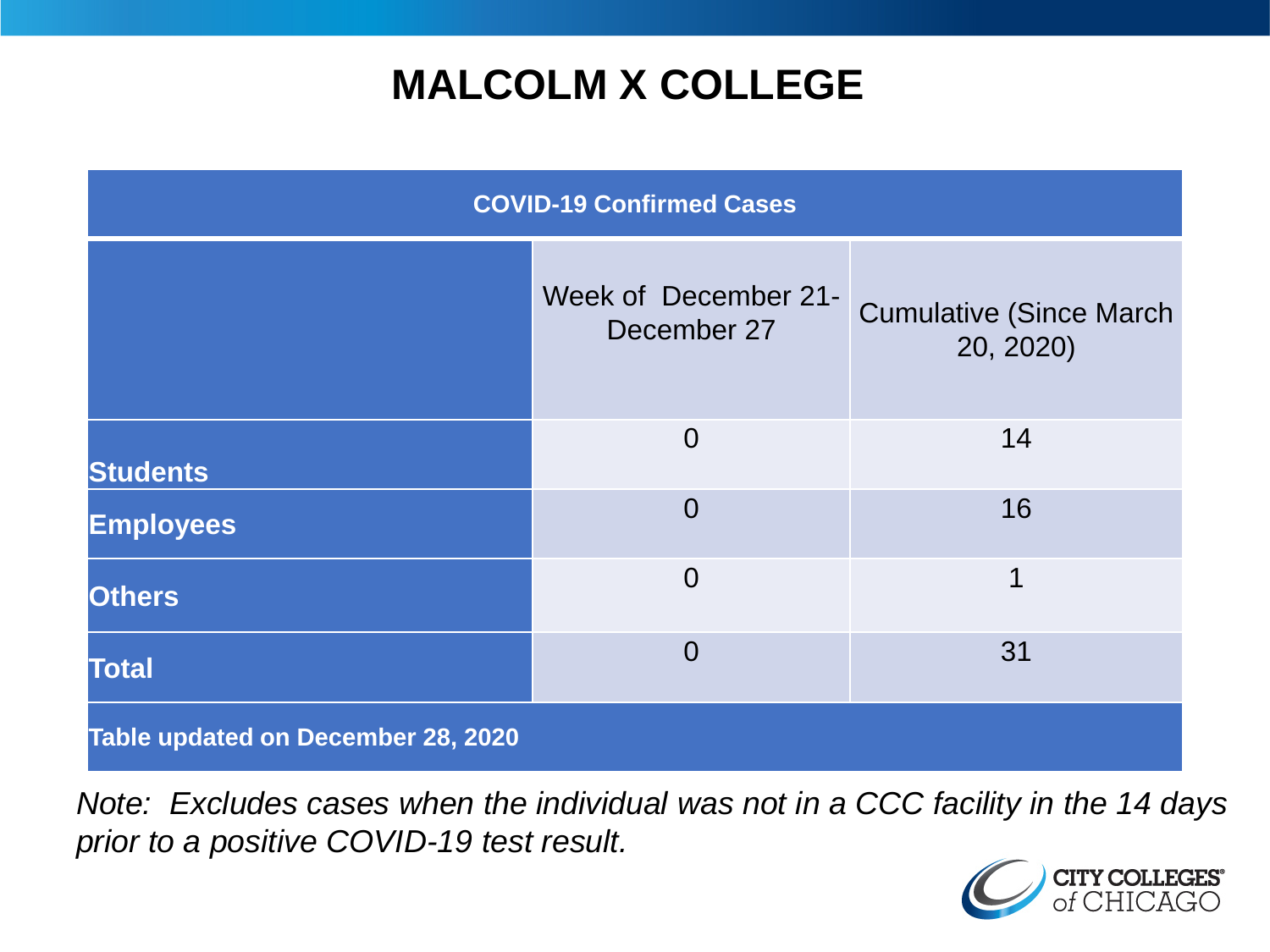# **OLIVE-HARVEY COLLEGE**

| <b>COVID-19 Confirmed Cases</b>    |                                         |                                              |
|------------------------------------|-----------------------------------------|----------------------------------------------|
|                                    | <b>Week December 21-</b><br>December 27 | <b>Cumulative (Since March)</b><br>20, 2020) |
| <b>Students</b>                    | $\overline{0}$                          | 1                                            |
| <b>Employees</b>                   |                                         | 16                                           |
| <b>Others</b>                      | $\overline{0}$                          | $\overline{0}$                               |
| <b>Total</b>                       |                                         | 17                                           |
| Table updated on December 28, 2020 |                                         |                                              |

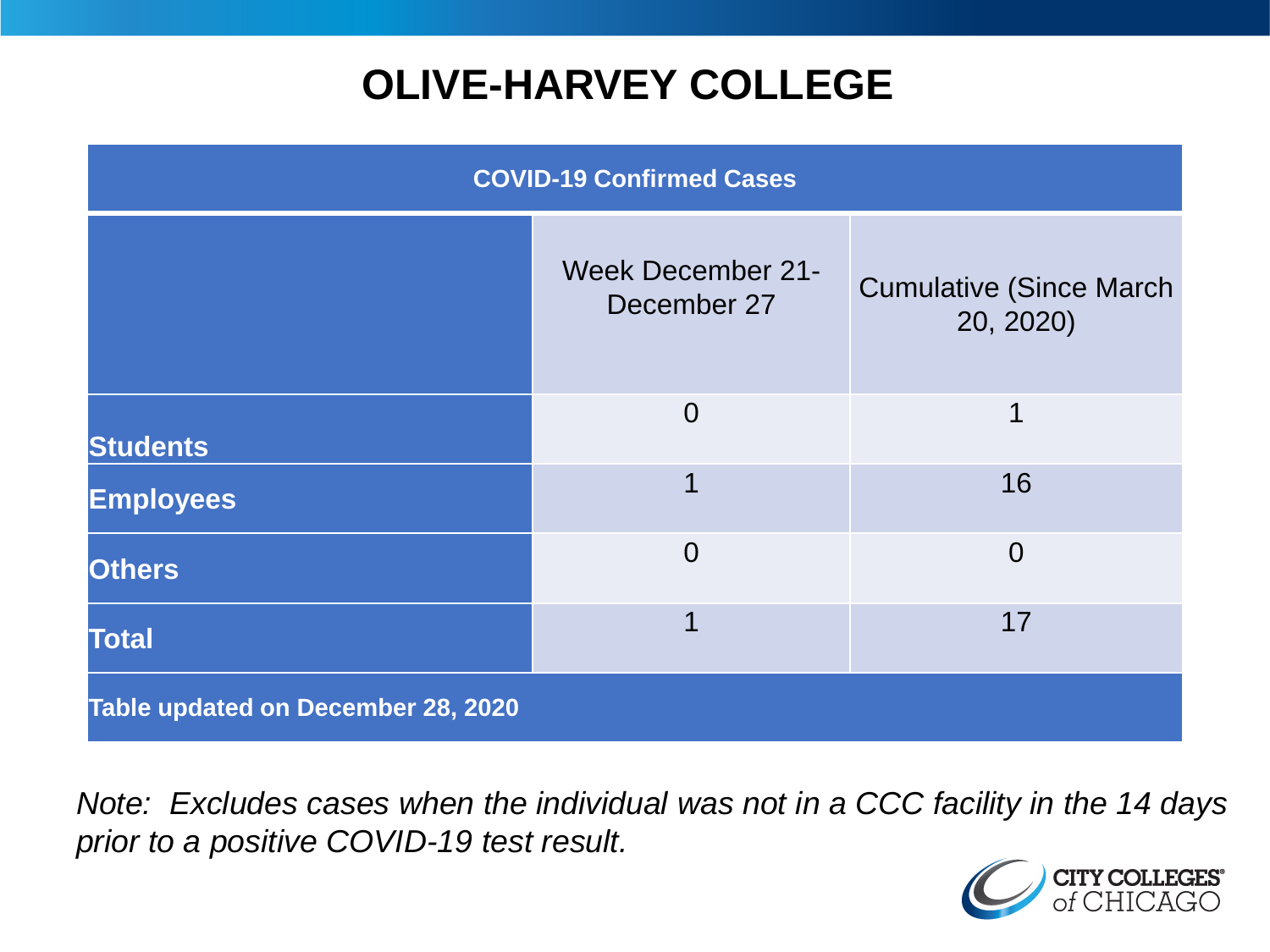## **TRUMAN COLLEGE**

| <b>COVID-19 Confirmed Cases</b>    |                                            |                                              |
|------------------------------------|--------------------------------------------|----------------------------------------------|
|                                    | <b>Week of December 21-</b><br>December 27 | <b>Cumulative (Since March)</b><br>20, 2020) |
| <b>Students</b>                    | $\overline{0}$                             | 1                                            |
| <b>Employees</b>                   | $\overline{0}$                             | 15                                           |
| <b>Others</b>                      | $\overline{0}$                             | $\overline{0}$                               |
| <b>Total</b>                       | $\overline{0}$                             | 16                                           |
| Table updated on December 28, 2020 |                                            |                                              |

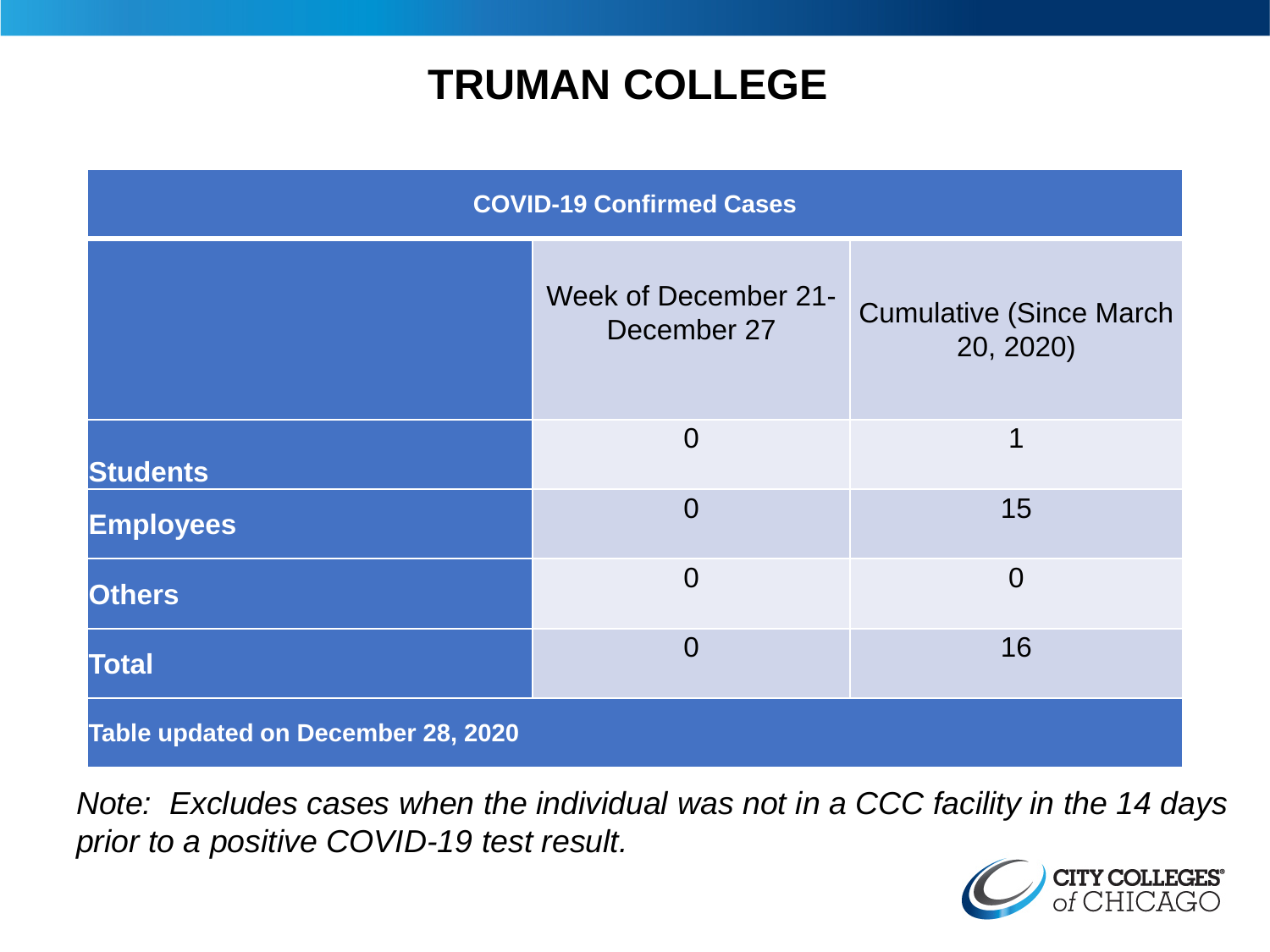## **WRIGHT COLLEGE**

| <b>COVID-19 Confirmed Cases</b>    |                |                                                           |
|------------------------------------|----------------|-----------------------------------------------------------|
|                                    | December 27    | Week of December 21- Cumulative (Since March<br>20, 2020) |
| <b>Students</b>                    | $\overline{0}$ | 1                                                         |
| <b>Employees</b>                   | $\overline{0}$ | 7                                                         |
| <b>Others</b>                      | $\overline{0}$ | $\overline{0}$                                            |
| <b>Total</b>                       | $\overline{0}$ | 8                                                         |
| Table updated on December 28, 2020 |                |                                                           |